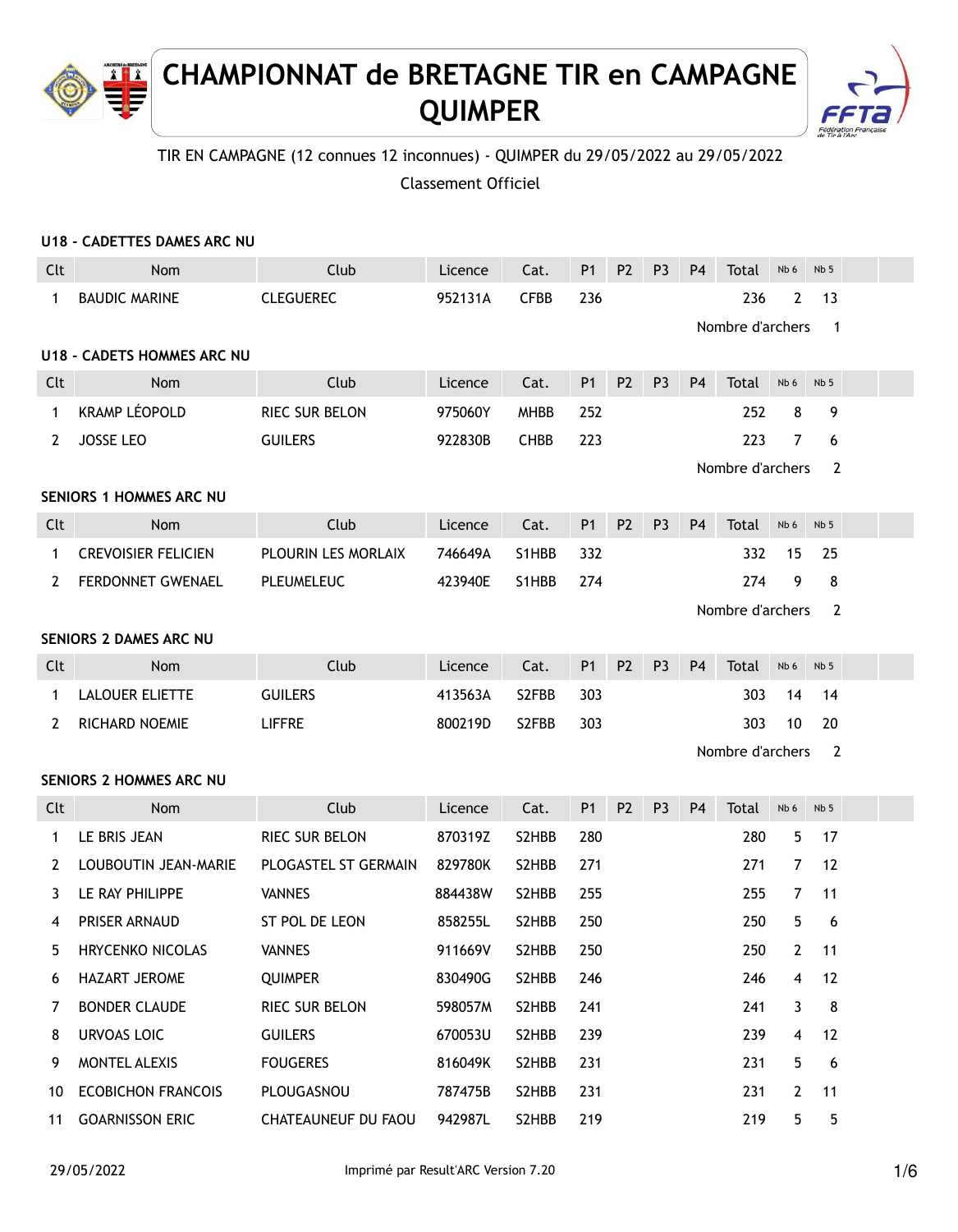| 12           | LALOUER JEAN-PIERRE                      | <b>GUILERS</b>                | 230649F | S <sub>2</sub> H <sub>B</sub> B | 185            |                |                |                | 185              | 3               | 6               |  |
|--------------|------------------------------------------|-------------------------------|---------|---------------------------------|----------------|----------------|----------------|----------------|------------------|-----------------|-----------------|--|
|              |                                          |                               |         |                                 |                |                |                |                | Nombre d'archers |                 | 12              |  |
|              | <b>SENIORS 3 DAMES ARC NU</b>            |                               |         |                                 |                |                |                |                |                  |                 |                 |  |
| Clt          | <b>Nom</b>                               | Club                          | Licence | Cat.                            | <b>P1</b>      | P <sub>2</sub> | P <sub>3</sub> | P <sub>4</sub> | Total            | Nb 6            | Nb <sub>5</sub> |  |
| 1            | LANGLADE VERONIQUE                       | <b>VANNES</b>                 | 723635K | S3FBB                           | 162            |                |                |                | 162              | $\mathbf{2}$    | 3               |  |
| 2            | <b>INGLEBERT BEATRICE</b>                | <b>RENNES CIE</b>             | 752525M | S3FBB                           | 138            |                |                |                | 138              |                 | 7               |  |
|              |                                          |                               |         |                                 |                |                |                |                | Nombre d'archers |                 | 2               |  |
|              | <b>SENIORS 3 HOMMES ARC NU</b>           |                               |         |                                 |                |                |                |                |                  |                 |                 |  |
| Clt          | <b>Nom</b>                               | Club                          | Licence | Cat.                            | <b>P1</b>      | P <sub>2</sub> | P <sub>3</sub> | <b>P4</b>      | <b>Total</b>     | Nb 6            | Nb <sub>5</sub> |  |
| 1            | <b>JUMPERTZ PATRICK</b>                  | PLOUMILLIAU PLOULEC'H         | 887526C | S3HBB                           | 287            |                |                |                | 287              | 12              | 12              |  |
| 2            | LE GOFF GEORGES                          | LOGONNA-DAOULAS               | 629647Z | S3HBB                           | 268            |                |                |                | 268              | 9               | 12              |  |
| 3            | <b>CARRER PATRICK</b>                    | <b>RIEC SUR BELON</b>         | 760565B | S3HBB                           | 264            |                |                |                | 264              | 7               | 11              |  |
| 4            | <b>LESOURD JEAN</b>                      | <b>GUICHEN</b>                | 515441M | S3HBB                           | 262            |                |                |                | 262              | 5               | 12              |  |
| 5            | LE GALL JACQUES                          | <b>GUILERS</b>                | 805548W | S3HBB                           | 224            |                |                |                | 224              | 3               | 11              |  |
|              |                                          |                               |         |                                 |                |                |                |                | Nombre d'archers |                 | 5               |  |
|              | <b>U18 - CADETS HOMMES ARC A POULIES</b> |                               |         |                                 |                |                |                |                |                  |                 |                 |  |
| Clt          | <b>Nom</b>                               | Club                          | Licence | Cat.                            | <b>P1</b>      | P <sub>2</sub> | P <sub>3</sub> | P <sub>4</sub> | Total            | Nb <sub>6</sub> | Nb <sub>5</sub> |  |
| 1            | <b>DUFRESNE YAOUEN</b>                   | <b>RENNES CIE</b>             | 861042R | CHCO                            | 384            |                |                |                | 384              | 37              | 23              |  |
|              |                                          |                               |         |                                 |                |                |                |                | Nombre d'archers |                 | - 1             |  |
|              | <b>SENIORS 1 DAMES ARC A POULIES</b>     |                               |         |                                 |                |                |                |                |                  |                 |                 |  |
| Clt          | Nom                                      | Club                          | Licence | Cat.                            | <b>P1</b>      | P <sub>2</sub> | P <sub>3</sub> | P <sub>4</sub> | Total            | Nb 6            | Nb <sub>5</sub> |  |
| 1            | POURRIER PAULINE                         | <b>RENNES CIE</b>             | 722536R | S1FCO                           | 342            |                |                |                | 342              | 18              | 26              |  |
|              |                                          |                               |         |                                 |                |                |                |                | Nombre d'archers |                 | $\overline{1}$  |  |
|              | <b>SENIORS 1 HOMMES ARC A POULIES</b>    |                               |         |                                 |                |                |                |                |                  |                 |                 |  |
| Clt          | Nom                                      | Club                          | Licence | Cat.                            | P <sub>1</sub> | P <sub>2</sub> | P <sub>3</sub> | P <sub>4</sub> | Total            | Nb 6            | Nb <sub>5</sub> |  |
| 1            | LE BAUT LUCAS                            | LOGONNA-DAOULAS               | 609586U | S1HCO                           | 392            |                |                |                | 392              | 38              | 28              |  |
| 2            | ANGOT CORENTIN                           | RENNES CIE                    | 722563V | S1HCO                           | 387            |                |                |                | 387              | 41              | 19              |  |
| 3            | DIEVAL ETIENNE                           | PLEUMELEUC                    | 271892K | S1HCO                           | 372            |                |                |                | 372              | 32              | 24              |  |
| 4            | <b>LEBRE ANTHONY</b>                     | RIEC SUR BELON                | 748447E | S1HCO                           | 355            |                |                |                | 355              | 20              | 29              |  |
| 5            | <b>GOUELLO RENAUD</b>                    | AURAY                         | 409473E | S1HCO                           | 351            |                |                |                | 351              | 23              | 23              |  |
| 6            | DELOUP ALEXANDRE                         | VEZIN LE COQUET               | 615426S | S1HCO                           | 349            |                |                |                | 349              | 23              | 19              |  |
| 7            | BOISSEAU MAXIME                          | PLOGASTEL ST GERMAIN          | 853553A | S1HCO                           | 332            |                |                |                | 332              | 18              | 19              |  |
| 8            | <b>JAGUIN KEVIN</b>                      | PLOUMILLIAU PLOULEC'H 990155F |         | S1HCO                           | 325            |                |                |                | 325              | 15              | 22              |  |
|              |                                          |                               |         |                                 |                |                |                |                | Nombre d'archers |                 | 8               |  |
|              | SENIORS 2 DAMES ARC A POULIES            |                               |         |                                 |                |                |                |                |                  |                 |                 |  |
| Clt          | Nom                                      | Club                          | Licence | Cat.                            | P1             | P <sub>2</sub> | P <sub>3</sub> | P <sub>4</sub> | Total            | Nb 6            | Nb <sub>5</sub> |  |
| $\mathbf{1}$ | EVENO GHISLAINE                          | <b>VANNES</b>                 | 723622W | S2FCO                           | 327            |                |                |                | 327              | 11              | 24              |  |

| VANDERCAMERE LAURENCE GUILERS |
|-------------------------------|
|-------------------------------|

615370F S2FCO 302 302 302 16 15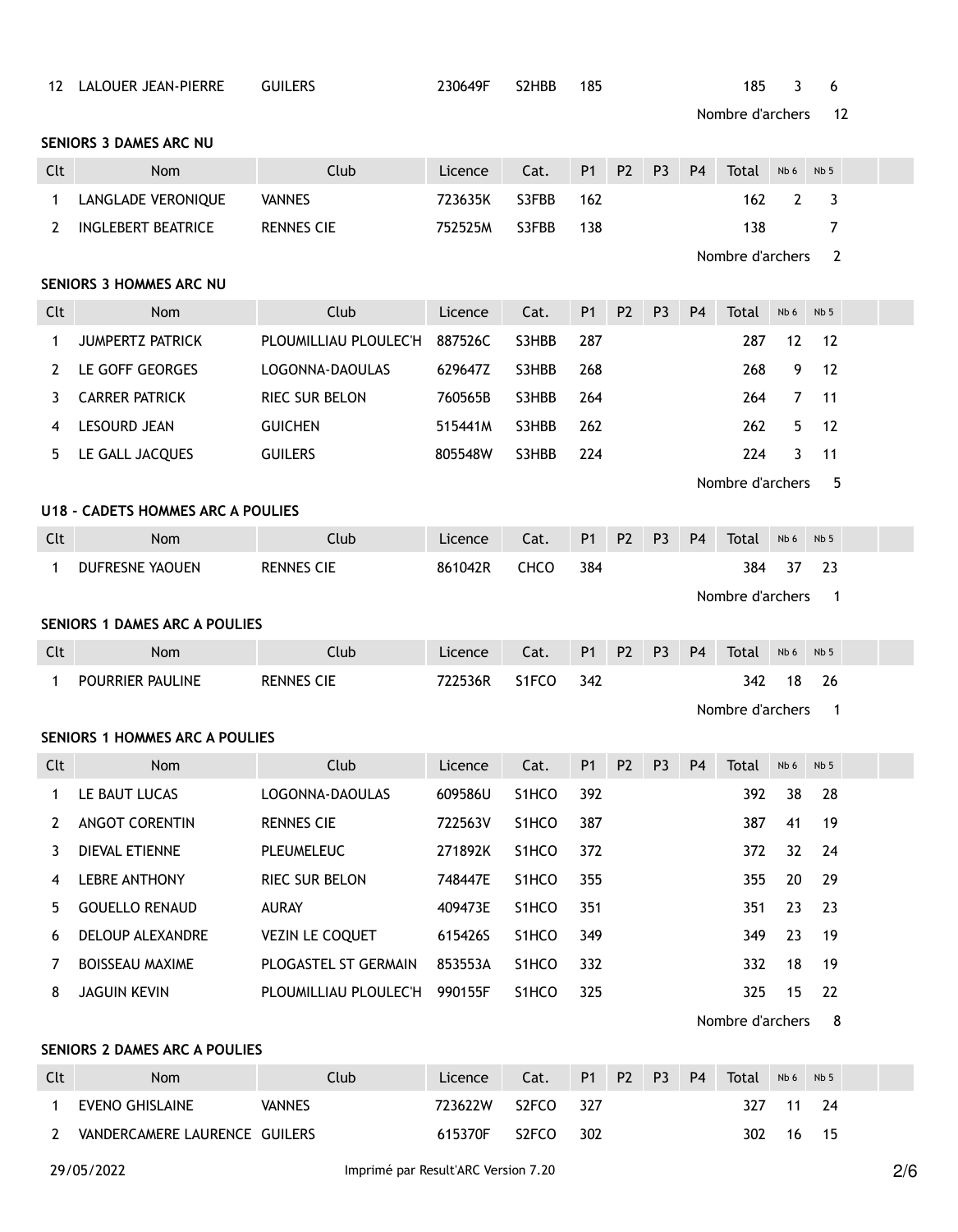| Clt            | Nom                                    | Club                  | Licence | Cat.               | P <sub>1</sub> | P <sub>2</sub> | P <sub>3</sub> | P <sub>4</sub> | Total            | Nb 6  | Nb <sub>5</sub> |  |
|----------------|----------------------------------------|-----------------------|---------|--------------------|----------------|----------------|----------------|----------------|------------------|-------|-----------------|--|
| $\mathbf{1}$   | <b>LAFAYE THOMAS</b>                   | PLOURIN LES MORLAIX   | 356743P | S <sub>2</sub> HCO | 362            |                |                |                | 362              | 25    | 29              |  |
| 2              | <b>HARDOUIN LAURENT</b>                | PLOUGASNOU            | 872102M | S <sub>2</sub> HCO | 356            |                |                |                | 356              | 28    | 19              |  |
| 3              | ROCHELLE CHRISTOPHE                    | PLEUMELEUC            | 669172L | S <sub>2</sub> HCO | 348            |                |                |                | 348              | 19    | 29              |  |
| 4              | <b>HOELLARD ERIC</b>                   | <b>JOSSELIN</b>       | 883317C | S <sub>2</sub> HCO | 333            |                |                |                | 333              | 15    | 27              |  |
| 5              | <b>GIRARD PHILIPPE</b>                 | PLOUMILLIAU PLOULEC'H | 741533P | S <sub>2</sub> HCO | 321            |                |                |                | 321              | 12    | 19              |  |
| 6              | DEUFF DOMINIQUE                        | PLOUGASNOU            | 892850P | S <sub>2</sub> HCO | 319            |                |                |                | 319              | 17    | 21              |  |
| 7              | <b>BIZIEN YANNICK</b>                  | CHATEAUNEUF DU FAOU   | 277047N | S <sub>2</sub> HCO | 308            |                |                |                | 308              | 11    | 22              |  |
| 8              | DI LIEGRO FABRICE                      | <b>VANNES</b>         | 690549X | S <sub>2</sub> HCO | 297            |                |                |                | 297              | 7     | 17              |  |
|                |                                        |                       |         |                    |                |                |                |                | Nombre d'archers |       | 8               |  |
|                | <b>SENIORS 3 DAMES ARC A POULIES</b>   |                       |         |                    |                |                |                |                |                  |       |                 |  |
| Clt            | Nom                                    | Club                  | Licence | Cat.               | <b>P1</b>      | P <sub>2</sub> | P <sub>3</sub> | P <sub>4</sub> | Total            | Nb 6  | Nb <sub>5</sub> |  |
| $\mathbf{1}$   | DENOUAL - BOIVIN MARYSE CESSON SEVIGNE |                       | 360874E | S3FCO              | 351            |                |                |                | 351              | 22    | 25              |  |
| 2              | <b>FOULON MARTINE</b>                  | ARZAL                 | 001175C | S3FCO              | 335            |                |                |                | 335              | 17    | 25              |  |
| 3              | <b>DUCHESNE YANNICK</b>                | <b>PLEUMELEUC</b>     | 360875F | S3FCO              | 321            |                |                |                | 321              | 12    | 26              |  |
|                |                                        |                       |         |                    |                |                |                |                | Nombre d'archers |       | 3               |  |
|                | <b>SENIORS 3 HOMMES ARC A POULIES</b>  |                       |         |                    |                |                |                |                |                  |       |                 |  |
| Clt            | Nom                                    | Club                  | Licence | Cat.               | P <sub>1</sub> | P <sub>2</sub> | P <sub>3</sub> | <b>P4</b>      | Total            | Nb 6  | Nb <sub>5</sub> |  |
| 1              | MAIGNAN ALAIN                          | <b>DOMLOUP</b>        | 456323D | S3HCO              | 358            |                |                |                | 358              | 19    | 33              |  |
| $\overline{2}$ | <b>GUILY ROBERT</b>                    | RIEC SUR BELON        | 379863V | S3HCO              | 357            |                |                |                | 357              | 26    | 23              |  |
| 3              | <b>BOIVIN DANIEL</b>                   | <b>CESSON SEVIGNE</b> | 311143Z | S3HCO              | 354            |                |                |                | 354              | 21    | 27              |  |
| 4              | <b>BONDER MARC</b>                     | RIEC SUR BELON        | 253114Z | S3HCO              | 346            |                |                |                | 346              | 22    | 24              |  |
| 5              | <b>CORFDIR YANN</b>                    | RIEC SUR BELON        | 764298J | S3HCO              | 339            |                |                |                | 339              | 20    | 20              |  |
| 6              | VANDERCAMERE BERTRAND GUILERS          |                       | 615353M | S3HCO              | 333            |                |                |                | 333              | 16    | 22              |  |
| 7              | <b>GUIVARCH JEAN-JACOUES</b>           | <b>GUILERS</b>        | 710994V | S3HCO              | 317            |                |                |                | 317              | 11    | 25              |  |
|                | UHEL JEAN-JACQUES                      | <b>TREMEOC</b>        | 012207U | S3HCO              | 264            |                |                |                |                  | 264 7 | 10              |  |
| 9              | LE DUIGOU JEAN-CLAUDE                  | <b>QUERRIEN</b>       | 238785Z | S3HCO              | 264            |                |                |                | 264              | 5     | 17              |  |
| 10             | LE BERRE JEAN CLAUDE                   | RIEC SUR BELON        | 326881F | S3HCO              | 257            |                |                |                | 257              | 6     | 8               |  |
|                |                                        |                       |         |                    |                |                |                |                | Nombre d'archers |       | 10              |  |
|                | U13 - BENJAMINS HOMMES ARC CLASSIQUE   |                       |         |                    |                |                |                |                |                  |       |                 |  |
| Clt            | Nom                                    | Club                  | Licence | Cat.               | P <sub>1</sub> | P <sub>2</sub> | P <sub>3</sub> | P <sub>4</sub> | Total            | Nb 6  | Nb <sub>5</sub> |  |
| 1              | <b>MONDI ALEX</b>                      | <b>GUILERS</b>        | 989393C | <b>BHCL</b>        | 233            |                |                |                | 233              |       |                 |  |
| 2              | JOURDRAIN BALCON NATH GUILERS          |                       | 962118F | <b>BHCL</b>        | 218            |                |                |                | 218              |       |                 |  |
|                |                                        |                       |         |                    |                |                |                |                | Nombre d'archers |       | 2               |  |
|                |                                        |                       |         |                    |                |                |                |                |                  |       |                 |  |

**SENIORS 2 HOMMES ARC A POULIES**

Nombre d'archers 3

CHATARD CELINE PLOUGASNOU 978551T S2FCO 263 263 7 15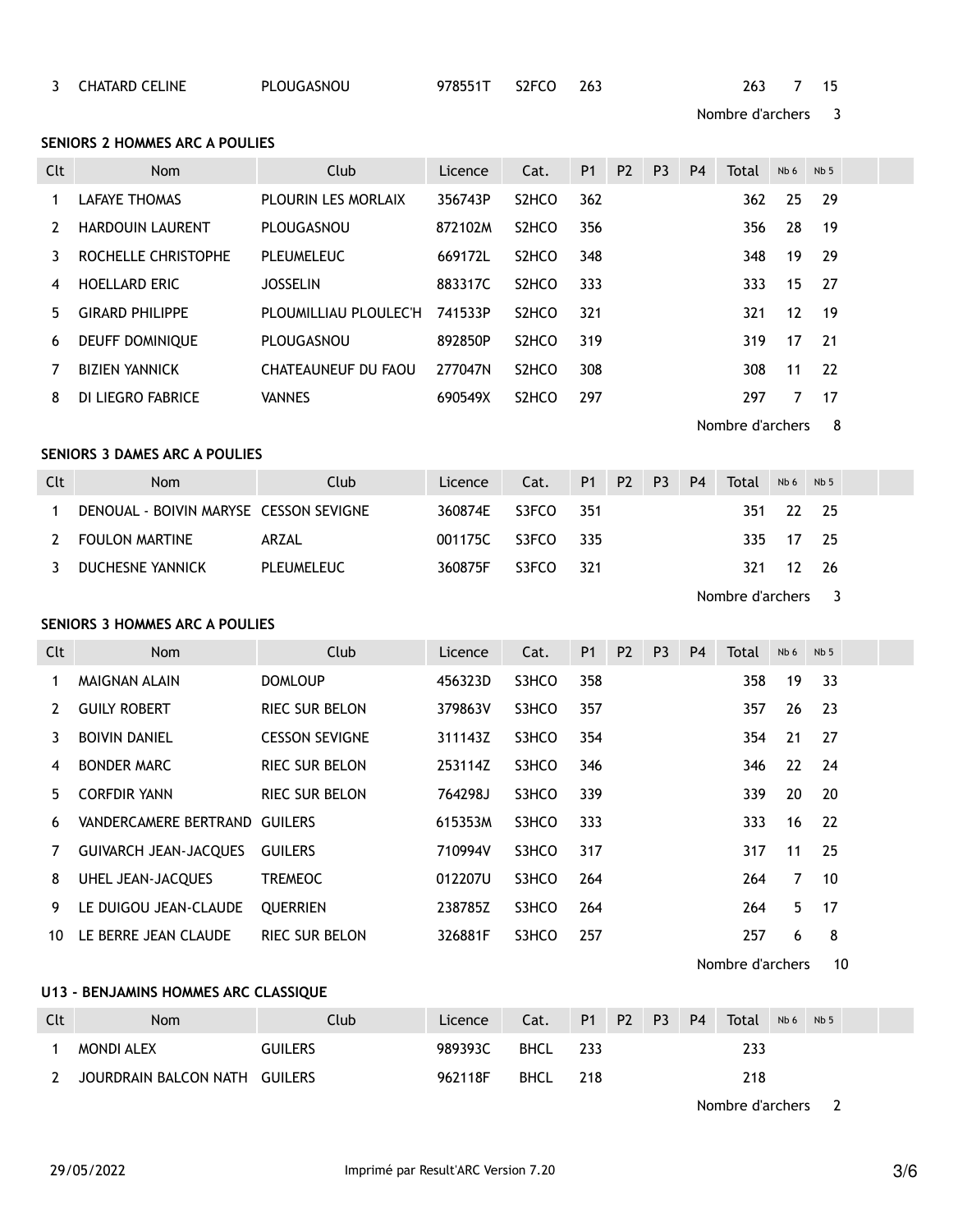|              | U15 - MINIMES DAMES ARC CLASSIQUE         |                       |         |             |                |                |                |                |                         |                |                         |  |
|--------------|-------------------------------------------|-----------------------|---------|-------------|----------------|----------------|----------------|----------------|-------------------------|----------------|-------------------------|--|
| Clt          | Nom                                       | Club                  | Licence | Cat.        | <b>P1</b>      | P <sub>2</sub> | P <sub>3</sub> | P <sub>4</sub> | Total                   | Nb 6           | Nb <sub>5</sub>         |  |
| $\mathbf 1$  | <b>ABIVEN CORALINE</b>                    | <b>GUILERS</b>        | 988631Z | <b>MFCL</b> | 270            |                |                |                | 270                     | 6              | 12                      |  |
| 2            | <b>GUILBAUD ELISE</b>                     | <b>GUILERS</b>        | 924438Z | <b>MFCL</b> | 266            |                |                |                | 266<br>Nombre d'archers | 7              | 9<br>$\overline{2}$     |  |
|              | U15 - MINIMES HOMMES ARC CLASSIQUE        |                       |         |             |                |                |                |                |                         |                |                         |  |
| Clt          | Nom                                       | Club                  | Licence | Cat.        | P <sub>1</sub> | P <sub>2</sub> | P <sub>3</sub> | <b>P4</b>      | Total                   | Nb 6           | Nb <sub>5</sub>         |  |
| $\mathbf 1$  | <b>GOUDIN MATHYS</b>                      | <b>GUILERS</b>        | 9228215 | <b>MHCL</b> | 293            |                |                |                | 293                     | 10             | 16                      |  |
|              |                                           |                       |         |             |                |                |                |                | Nombre d'archers        |                | $\mathbf{1}$            |  |
|              | U18 - CADETTES DAMES ARC CLASSIQUE        |                       |         |             |                |                |                |                |                         |                |                         |  |
| Clt          | Nom                                       | Club                  | Licence | Cat.        | P <sub>1</sub> | P <sub>2</sub> | P <sub>3</sub> | P <sub>4</sub> | Total                   | Nb 6           | Nb <sub>5</sub>         |  |
| 1            | WEBER SEGARRA ANNA                        | <b>GUILERS</b>        | 989380N | <b>CFCL</b> | 303            |                |                |                | 303                     | 8              | 19                      |  |
| 2            | <b>LESCOP PAULINE</b>                     | <b>GUILERS</b>        | 922835G | <b>CFCL</b> | 281            |                |                |                | 281                     | 9              | 14                      |  |
| 3            | <b>JUBERT MAÏWENN</b>                     | PLOUGASNOU            | 892863D | <b>CFCL</b> | 234            |                |                |                | 234                     | $\overline{7}$ | 6                       |  |
|              |                                           |                       |         |             |                |                |                |                | Nombre d'archers        |                | 3                       |  |
|              | <b>U18 - CADETS HOMMES ARC CLASSIQUE</b>  |                       |         |             |                |                |                |                |                         |                |                         |  |
| Clt          | Nom                                       | Club                  | Licence | Cat.        | <b>P1</b>      | P <sub>2</sub> | P <sub>3</sub> | P <sub>4</sub> | Total                   | Nb 6           | Nb <sub>5</sub>         |  |
| 1            | LE VELLY EWEN                             | <b>GUILERS</b>        | 899439B | <b>CHCL</b> | 294            |                |                |                | 294                     | 6              | 16                      |  |
| 2            | ROCHETTE NONNA                            | PLOGASTEL ST GERMAIN  | 918466H | <b>CHCL</b> | 280            |                |                |                | 280                     | 5              | 20                      |  |
| 3            | <b>RUELLOT YANN</b>                       | <b>GUILERS</b>        | 922859H | <b>CHCL</b> | 275            |                |                |                | 275                     | 8              | $\overline{7}$          |  |
|              |                                           |                       |         |             |                |                |                |                | Nombre d'archers        |                | 3                       |  |
|              | <b>U21 - JUNIORS DAMES ARC CLASSIQUE</b>  |                       |         |             |                |                |                |                |                         |                |                         |  |
| Clt          | <b>Nom</b>                                | Club                  | Licence | Cat.        | P <sub>1</sub> | P <sub>2</sub> | P <sub>3</sub> | P <sub>4</sub> | Total                   | Nb 6           | Nb <sub>5</sub>         |  |
| $\mathbf{1}$ | AME CAROLINE                              | PLOUMILLIAU PLOULEC'H | 872947F | <b>JFCL</b> | 144            |                |                |                | 144                     | 2              | 4                       |  |
|              |                                           |                       |         |             |                |                |                |                | Nombre d'archers        |                | $\mathbf{1}$            |  |
|              | <b>U21 - JUNIORS HOMMES ARC CLASSIQUE</b> |                       |         |             |                |                |                |                |                         |                |                         |  |
| Clt          | Nom                                       | Club                  | Licence | Cat.        | P <sub>1</sub> | P <sub>2</sub> | P <sub>3</sub> | P <sub>4</sub> | Total                   | Nb 6           | Nb <sub>5</sub>         |  |
| $\mathbf{1}$ | <b>LABOUSSE MATTEO</b>                    | <b>RENNES CIE</b>     | 959084H | <b>JHCL</b> | 326            |                |                |                | 326                     | 16             | 21                      |  |
| 2            | <b>VERZIER-ROUSSON IEWAN</b>              | <b>RENNES CIE</b>     | 820002G | <b>JHCL</b> | 297            |                |                |                | 297                     | 12             | 11                      |  |
| 3            | <b>GERMAIN EVAN</b>                       | PLOURIN LES MORLAIX   | 900606V | <b>JHCL</b> | 279            |                |                |                | 279                     | 8              | 10                      |  |
| 4            | <b>ECOBICHON ERWAN</b>                    | PLOUGASNOU            | 859247P | <b>JHCL</b> | 259            |                |                |                | 259                     | $\mathbf{2}$   | 12                      |  |
|              |                                           |                       |         |             |                |                |                |                | Nombre d'archers        |                | 4                       |  |
|              | SENIORS 1 DAMES ARC CLASSIQUE             |                       |         |             |                |                |                |                |                         |                |                         |  |
| Clt          | Nom                                       | Club                  | Licence | Cat.        | P1             | P <sub>2</sub> | P <sub>3</sub> | P <sub>4</sub> | Total                   | Nb 6           | Nb <sub>5</sub>         |  |
| 1            | <b>VIVES MARION</b>                       | <b>RENNES CIE</b>     | 685391R | S1FCL       | 305            |                |                |                | 305                     | 12             | 18                      |  |
| 2            | ROGER SONIA                               | PLOURIN LES MORLAIX   | 400274F | S1FCL       | 230            |                |                |                | 230                     | 5              | 7                       |  |
| 3            | <b>HOGUIN LISE</b>                        | <b>LIFFRE</b>         | 699083Y | S1FCL       | 202            |                |                |                | 202                     | $\overline{2}$ | 4                       |  |
|              |                                           |                       |         |             |                |                |                |                | Nombre d'archers        |                | $\overline{\mathbf{3}}$ |  |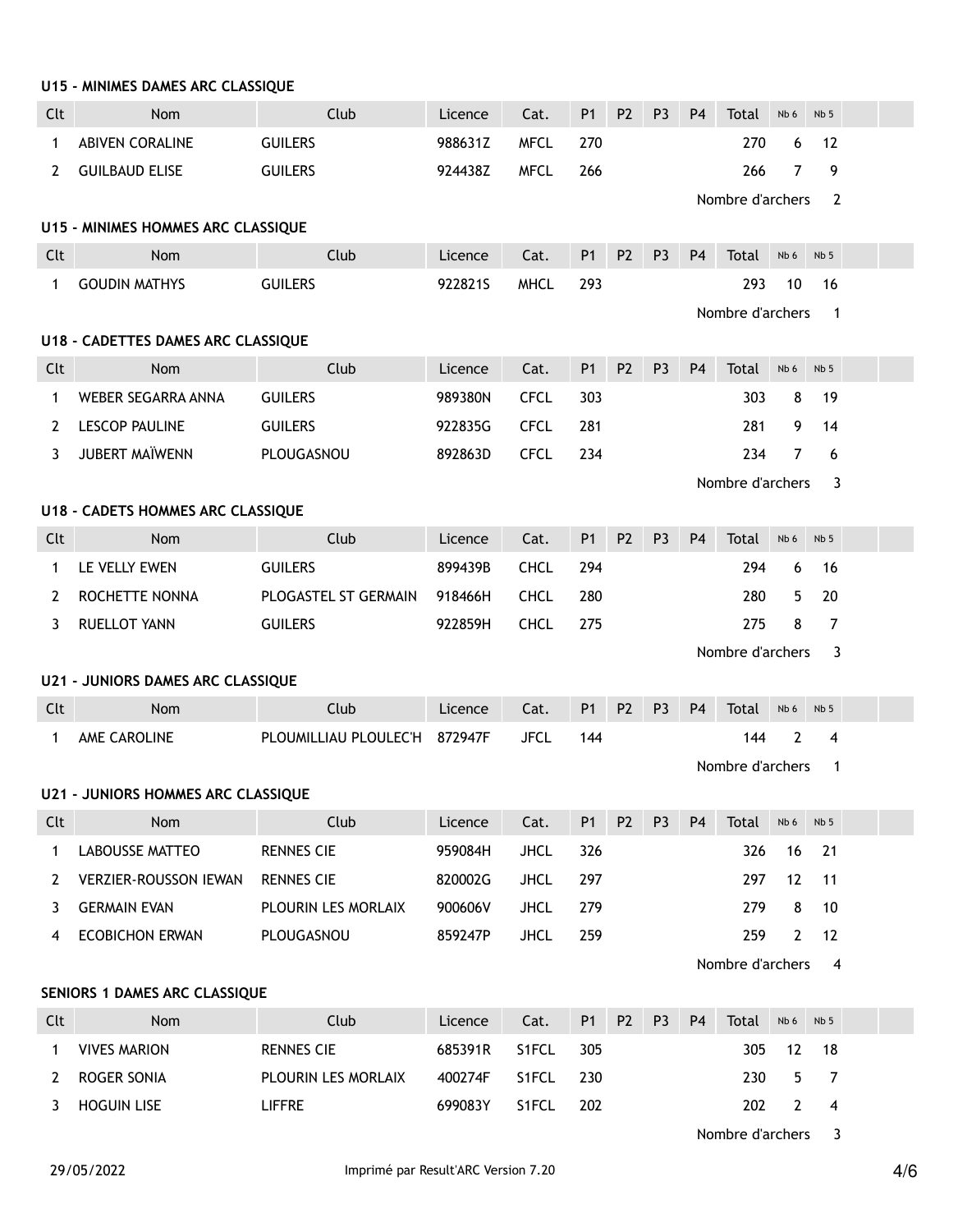### **SENIORS 1 HOMMES ARC CLASSIQUE**

| Clt | <b>Nom</b>                        | Club                  | Licence | Cat.               | <b>P1</b> | P <sub>2</sub> | P <sub>3</sub> | P <sub>4</sub> | Total | Nb <sub>6</sub> | Nb <sub>5</sub> |  |
|-----|-----------------------------------|-----------------------|---------|--------------------|-----------|----------------|----------------|----------------|-------|-----------------|-----------------|--|
|     | <b>FRIN ALEXIS</b>                | <b>LIFFRE</b>         | 400965G | S1HCL              | 351       |                |                |                | 351   | 18              | - 29            |  |
|     | <b>COUCHOURON KEVIN</b>           | LOGONNA-DAOULAS       | 367135K | S1HCL              | 306       |                |                |                | 306   | 14              | - 15            |  |
|     | DUCHESNE JEAN CHRISTOP PLEUMELEUC |                       | 366807D | S1HCL              | -294      |                |                |                | 294   | 9.              | $-13$           |  |
|     | LAURENT ROMAIN                    | <b>RIEC SUR BELON</b> | 770949N | <b>S1HCL</b>       | -237      |                |                |                | 237   | 2               | -10             |  |
|     | LE SOURN CYRIL                    | CLEGUEREC             | 402066D | S <sub>1</sub> HCL | 232       |                |                |                | 232   |                 |                 |  |

Nombre d'archers 5

### **SENIORS 2 DAMES ARC CLASSIQUE**

| Clt | <b>Nom</b>             | Club                          | Licence | Cat.               | P <sub>1</sub> | $-$ P2 $-$ | <b>P3</b> | P <sub>4</sub> | Total | Nb 6 | Nb <sub>5</sub> |  |
|-----|------------------------|-------------------------------|---------|--------------------|----------------|------------|-----------|----------------|-------|------|-----------------|--|
|     | STEPHANT VALERIE       | CONCARNEAU                    | 819639M | S2FCL              | 219            |            |           |                | 219   |      | 48              |  |
| 2   | <b>GIRARD SANDRINE</b> | PLOUMILLIAU PLOULEC'H 675214D |         | S <sub>2</sub> FCL | 206            |            |           |                | 206   | 15   |                 |  |
|     | 3 LECLERCO SOPHIE      | <b>OUIMPER</b>                | 907740Z | S <sub>2</sub> FCL | 195            |            |           |                | 195 — | -4   |                 |  |

Nombre d'archers 3

## **SENIORS 2 HOMMES ARC CLASSIQUE**

| Clt | <b>Nom</b>                | Club                   | Licence | Cat.               | <b>P1</b> | <b>P2</b> | P <sub>3</sub> | <b>P4</b> | Total | Nb 6            | Nb <sub>5</sub> |  |
|-----|---------------------------|------------------------|---------|--------------------|-----------|-----------|----------------|-----------|-------|-----------------|-----------------|--|
| 1   | SICARD AYMERIC            | <b>VANNES</b>          | 316826B | S <sub>2</sub> HCL | 301       |           |                |           | 301   | 8               | 16              |  |
| 2   | <b>GUIRIEC GILLES</b>     | <b>RIEC SUR BELON</b>  | 637083G | S2HCL              | 300       |           |                |           | 300   | 10 <sup>°</sup> | 16              |  |
| 3   | POTHIER STEFEN            | <b>QUIMPERLE</b>       | 311641R | S2HCL              | 296       |           |                |           | 296   | 4               | 19              |  |
| 4   | <b>GLOAGUEN MIKAEL</b>    | <b>QUIMPERLE</b>       | 466365U | S2HCL              | 287       |           |                |           | 287   | 8               | 15              |  |
| 5.  | <b>TROEL STEPHANE</b>     | <b>VEZIN LE COQUET</b> | 947239H | S2HCL              | 257       |           |                |           | 257   | 9               | $\overline{7}$  |  |
| 6   | PRESSE CEDRIC             | <b>VEZIN LE COQUET</b> | 331406Z | S2HCL              | 256       |           |                |           | 256   | 6               | 10              |  |
| 7   | LIGER LUDOVIC             | <b>RIEC SUR BELON</b>  | 592693G | S2HCL              | 253       |           |                |           | 253   | 5               | 10              |  |
| 8   | <b>CALVEZ ERIC</b>        | <b>RENNES CIE</b>      | 237362C | S2HCL              | 250       |           |                |           | 250   | $\overline{4}$  | 11              |  |
| 9   | TUAL SERGE                | ARZAL                  | 907637M | S <sub>2</sub> HCL | 249       |           |                |           | 249   | 6               | 10              |  |
| 10  | <b>DELOUP ALAIN</b>       | PLOGASTEL ST GERMAIN   | 674029R | S2HCL              | 249       |           |                |           | 249   | 4               | 8               |  |
| 11  | DELALANDE JEAN MARC       | LOGONNA-DAOULAS        | 931012V | S2HCL              | 246       |           |                |           | 246   |                 |                 |  |
| 12  | <b>ALLAIN SEBASTIEN</b>   | <b>VEZIN LE COQUET</b> | 920370C | S <sub>2</sub> HCL | 227       |           |                |           | 227   |                 |                 |  |
| 13  | <b>CLOCHON CHRISTOPHE</b> | <b>GUILERS</b>         | 869255T | S2HCL              | 211       |           |                |           | 211   | 1               | 7               |  |

Nombre d'archers 13

# **SENIORS 3 HOMMES ARC CLASSIQUE**

| Clt | <b>Nom</b>             | Club              | Licence | Cat.  | <b>P1</b> | P <sub>2</sub> | P <sub>3</sub> | P <sub>4</sub> | Total | Nb 6 | Nb <sub>5</sub> |  |
|-----|------------------------|-------------------|---------|-------|-----------|----------------|----------------|----------------|-------|------|-----------------|--|
|     | SONNIC MARTIAL         | <b>VANNES</b>     | 232567R | S3HCL | -252      |                |                |                | 252   | 3    | $-12$           |  |
|     | <b>GLOANEC PATRICK</b> | <b>OUIMPER</b>    | 890421Z | S3HCL | 240       |                |                |                | 240   |      | - 9             |  |
|     | <b>GUILLOU GEORGES</b> | <b>CONCARNEAU</b> | 014701E | S3HCL | 185       |                |                |                | 185   |      | - 5             |  |
|     | <b>GRAVELLE ALAIN</b>  | LOCHRIST          | 371350S | S3HCL | 170       |                |                |                | 170.  |      | - 4             |  |

Nombre d'archers 4